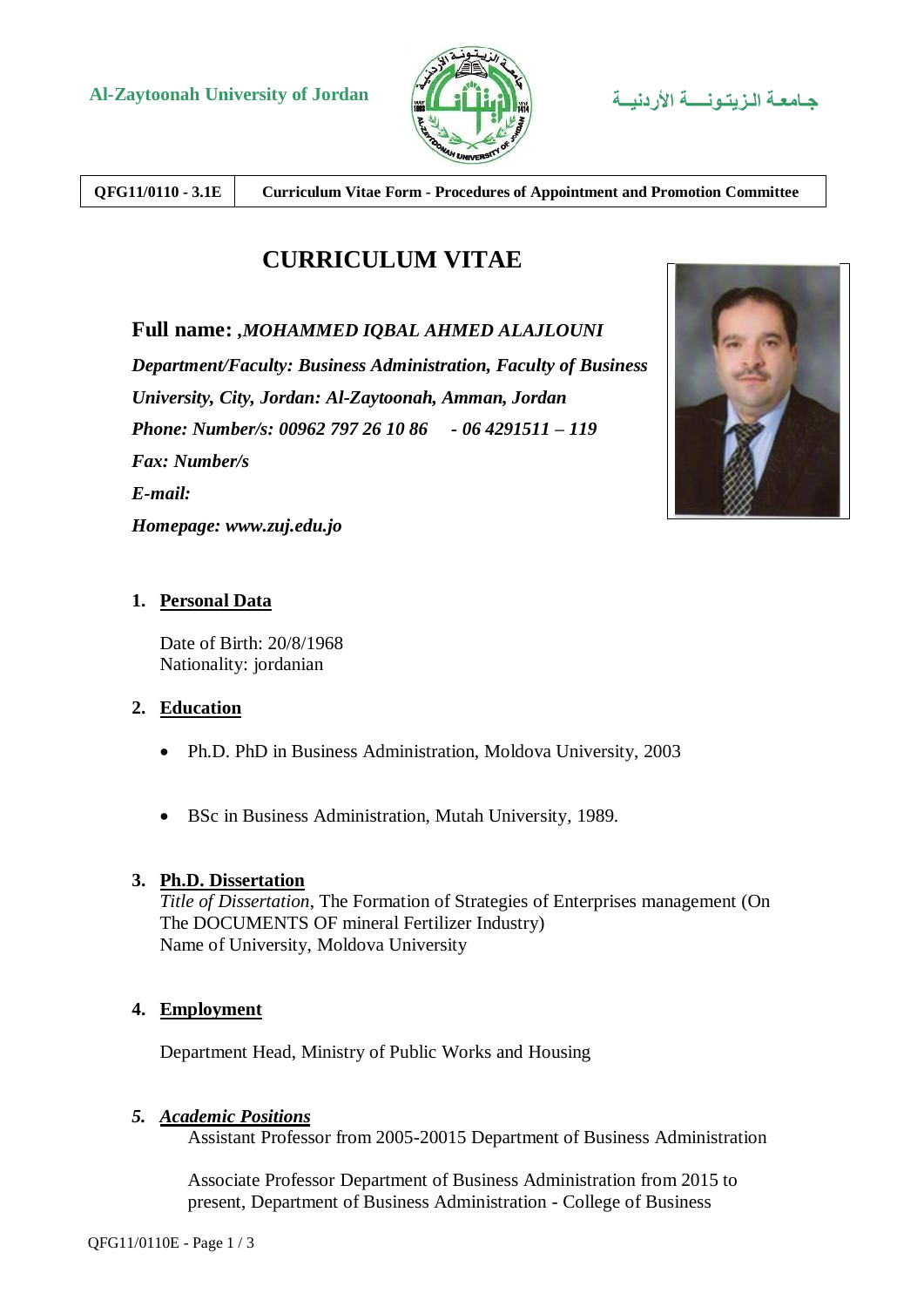



**QFG11/0110 - 3.1E Curriculum Vitae Form - Procedures of Appointment and Promotion Committee**

## **6. Research Interests**

- **7. Honors and Awards**
- **8. Teaching Experience**

**Fundamental of Scientific Administrative Purchasing and warehouse management Human Resource Managemen Organization Theory Small Business Management Organizational Behavior** 

#### **9. Supervision of Graduate Research**

1. Nidal Khaleel Al- Soosah: Thesis Title ( The Impact of Functions of Purchasing Management on the Organizing Performance: An Empirical Study in Autoexcellence Company for Spare parts Trading in Jordan

2- Amani judeh: Thesis Title (The Impact of Strategic Planning on Organizational Effectiveness and The Moderating Role of Information Technology: Applied Study in the Insurance Sector in Jordan).

## **2. Membership of Committees**